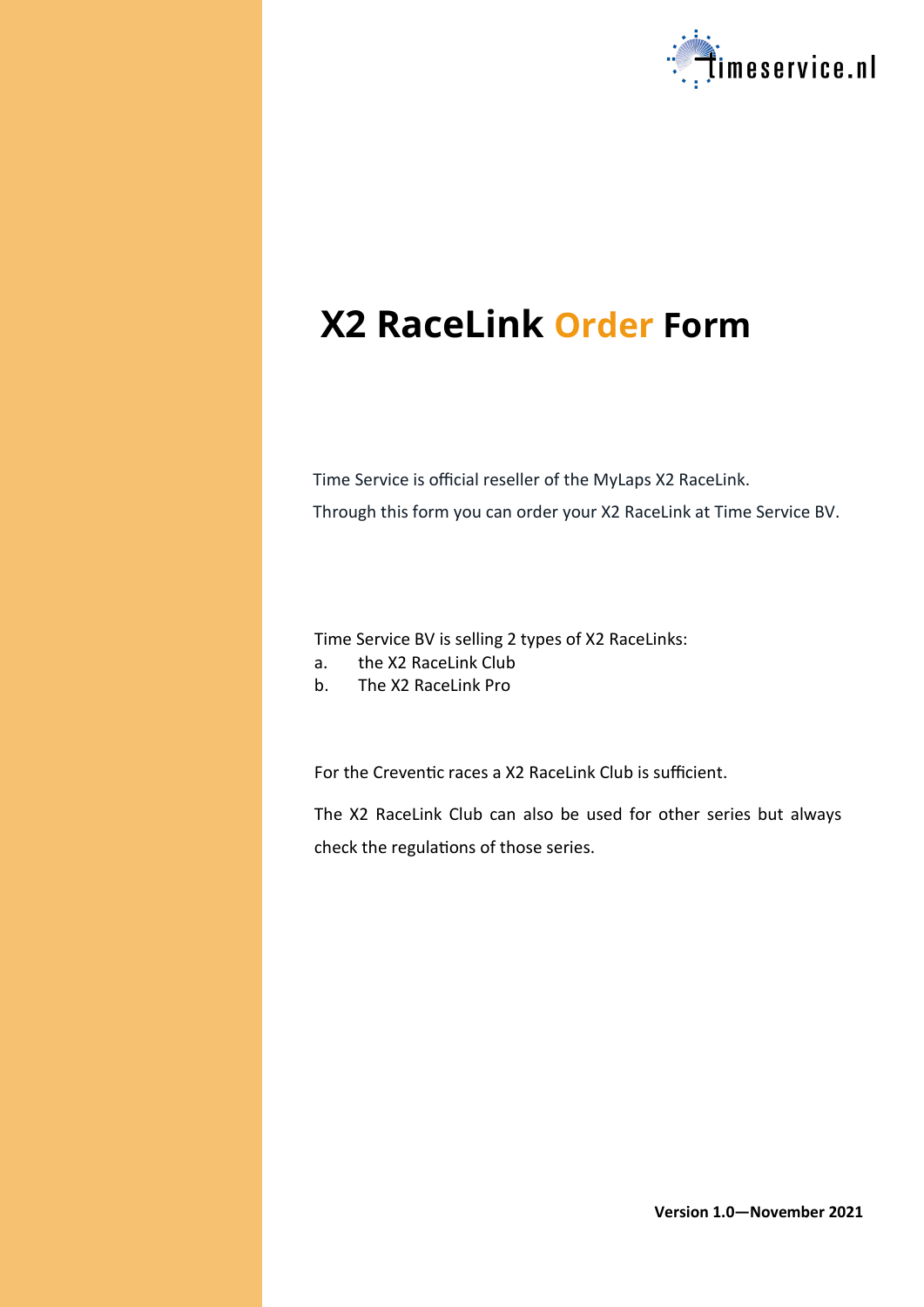## **SPECS**

**Dimensions** Club : 8.3 x 6.0 x 2.4 cm Pro : 7.5 x 4.5 x 2.4 cm

**Housing / material** Waterproof IP65

**Humidity range** 10% to 90% relative

**Operating voltage** range 7 - 18 VDC Typical 12V Max. 1.3W, 110 mA @12V

**Sports** Car/Motorbike racing Go-karting **Motorcross** 

**Temperature range** Club : -20 to +50 °C Pro : 0 to 60 °C

> **Warranty** 2 years

**Weight** Club : 0,120 KG Pro : 0,085 KG

**GPS & flag status** Club: 5 Hz Pro: 10 Hz

**CAN Broadcast** Club : n/a Pro : 64 messages

**CAN queue** Club : 4 messages Pro : 16 messages

> **Event queue** 16 messages



## **X2 RaceLink & Y-Cable**

The X2 Racelink is being sold as a special Creventic edition. To connect to the Lumirank display and Driver Info Display you will need a Y-cable, thought this cable the X2 Racelink will also be powered.

| X2 Racelink Club |  | € 699,-  |
|------------------|--|----------|
| X2 Racelink Pro  |  | € 1589,- |
| Y-cable          |  | € 15,-   |





X2 Racelink Club



X2 Racelink Pro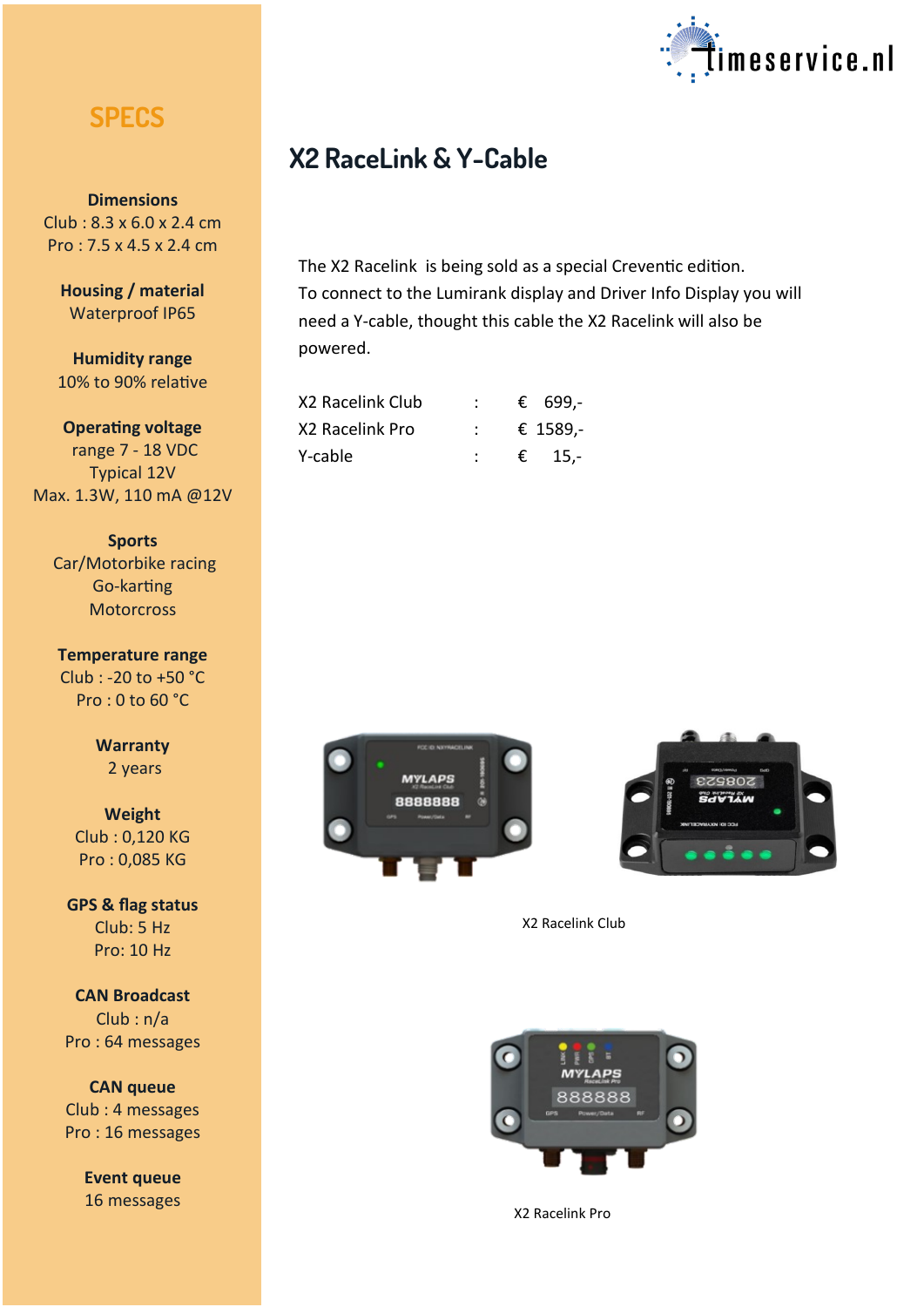

## **ORDER FORM**

### **Invoice details**

Name **Company** Att Address Zip Code **City Country** Phone number Email address

VAT –number

**Shipping Address** 

Don't ship it. I'll pick it up at next Creventic event \*

Company

Att

Address

Zip Code

**Country** 

**Select Product**

X2 RaceLink Club with Y-Cable, € 714,-

X2 RaceLink Pro with Y-Cable, € 1604,-

**Remarks**